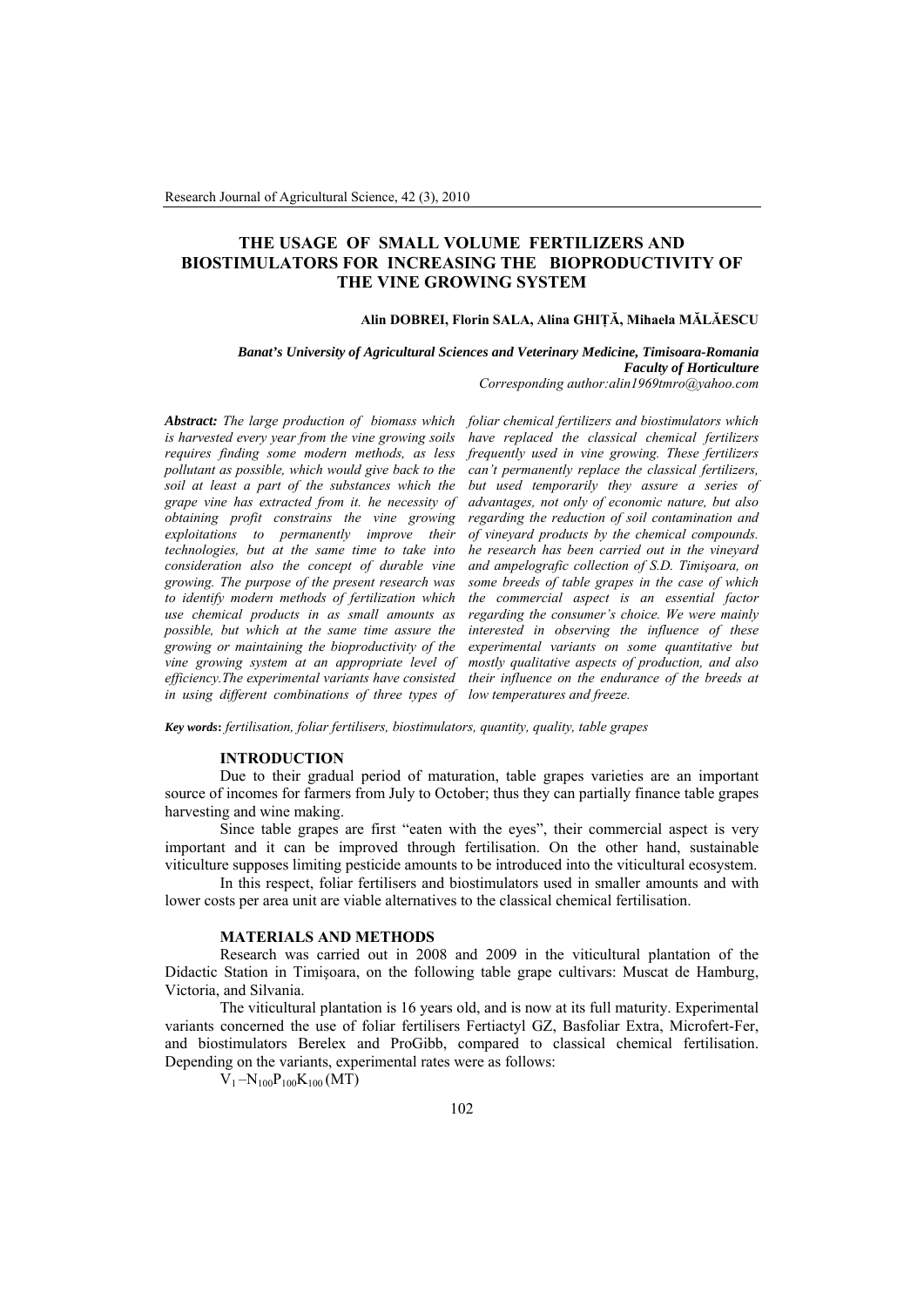Research Journal of Agricultural Science, 42 (3), 2010

 $V_2$  – Fertiactyl GZ – 10 l/ha

V3 – Basfoliar Extra – 10 l/ha

V4 – Microfert-Fer – 3 l/ha

 $V_5$  – ProGibb – 30 g/ha in 1,000 l of water

 $V_6$  – Berelex – 30 g/ha in 1,000 l of water

 The fertilisers were applied according to instructions, i.e. phosphorus and potassium in the fall, before tillage, and nitrogen in the spring, and foliar fertilisers and biostimulators before flowering.

During vegetation, we made observations and measurements concerning total and mature growths; bud viability was examined in the winter following application; yield per ha and yield quality were estimated depending on sugar content, on acid content, on the mean weight of a cluster and on the marketing yield in percentiles.

## **RESULTS AND DISCUSSION**

Table 1 presents data concerning the impact of biostimulators and of foliar fertilisers on total and mature annual growths. Foliar fertilisers in all the varieties led to an intensification of the annual growths compared to the classical variant of fertilisation  $V_1-N_{100}P_{100}K_{100}$  (MT).

The highest differences were in the varieties Muscat de Hamburg and Victoria in the variant V 2, in which we used Fertiactyl GZ. Biostimulators had values close to those of the control or even slightly inferior.

As for the annual mature growths expressed as shares of the total annual growths we can notice a positive impact of foliar fertilisers in the variants V2 Fertiactyl  $GZ - 10$  l/ha and V4 Microfert-Fer – 3 l/ha, with statistically ensured differences compared to the control.

| ۰,<br>$\sim$<br>۰,<br>w<br>×<br>$\sim$ |  |
|----------------------------------------|--|
|----------------------------------------|--|

| (average for the period 2008-2009) |                   |                                     |                                               |                             |                          |  |
|------------------------------------|-------------------|-------------------------------------|-----------------------------------------------|-----------------------------|--------------------------|--|
| Variants                           | Variety           | Total annual<br>growths<br>(m/vine) | Maturated annual<br>growths<br>(% from total) | Different to<br>the control | Significance             |  |
| $V_{1}$ -                          | Muscat de Hamburg | 17,2                                | 62                                            | $\overline{\phantom{0}}$    | L,                       |  |
| $N_{100}P_{100}K_{100}$            | Victoria          | 18,95                               | 78                                            | $\overline{\phantom{a}}$    | $\overline{a}$           |  |
| (MT)                               | Silvania          | 14,3                                | 75                                            |                             |                          |  |
|                                    | Muscat de Hamburg | 18,6                                | 70                                            | $+8$                        | **                       |  |
| $V_2$ - Fertiactyl<br>GZ           | Victoria          | 20,3                                | 85                                            | $+7$                        | **                       |  |
|                                    | Silvania          | 16,1                                | 81                                            | $+6$                        | **                       |  |
|                                    | Muscat de Hamburg | 17,7                                | 64                                            | $+2$                        | L,                       |  |
| $V_3$ - Basfoliar-<br>extra        | Victoria          | 19,4                                | 81                                            | $+3$                        | Ĭ.                       |  |
|                                    | Silvania          | 14,9                                | 78                                            | $+3$                        | $\overline{\phantom{0}}$ |  |
| V <sub>4</sub> -Microfert-         | Muscat de Hamburg | 18,2                                | 67                                            | $+5$                        | $\ast$                   |  |
| Fer                                | Victoria          | 20,1                                | 83                                            | $+5$                        | $\ast$                   |  |
|                                    | Silvania          | 15,8                                | 79                                            | $+4$                        | $\ast$                   |  |
|                                    | Muscat de Hamburg | 17,1                                | 60                                            | $-2$                        | L,                       |  |
| $V_5$ - ProGibb                    | Victoria          | 18,5                                | 76                                            | $-2$                        | $\overline{\phantom{0}}$ |  |
|                                    | Silvania          | 14,1                                | 72                                            | $-3$                        | Ĭ.                       |  |
| $V_6$ - Berelex                    | Muscat de Hamburg | 16,9                                | 59                                            | $-3$                        | $\overline{\phantom{a}}$ |  |
|                                    | Victoria          | 18,1                                | 74                                            | $-4$                        | $\theta$                 |  |
|                                    | Silvania          | 13,9                                | 70                                            | $-5$                        | $\mathbf{0}$             |  |
|                                    | Muscat de Hamburg | DL 5% 4,25                          | DL 1% 7,92                                    | DL 0,1% 12,26               |                          |  |
|                                    | Victoria          | DL 5% 3,78                          | DL 1% 6,58                                    | DL 0,1% 11,10               |                          |  |
|                                    | Silvania          | DL 5% 3,27                          | DL 1% 5,95                                    | DL 0,1% 10,0                |                          |  |

| Impact of foliar fertilisers and of biostimulators on total and mature annual growths |                                      |  |  |
|---------------------------------------------------------------------------------------|--------------------------------------|--|--|
|                                                                                       | $(average for the period 2008-2009)$ |  |  |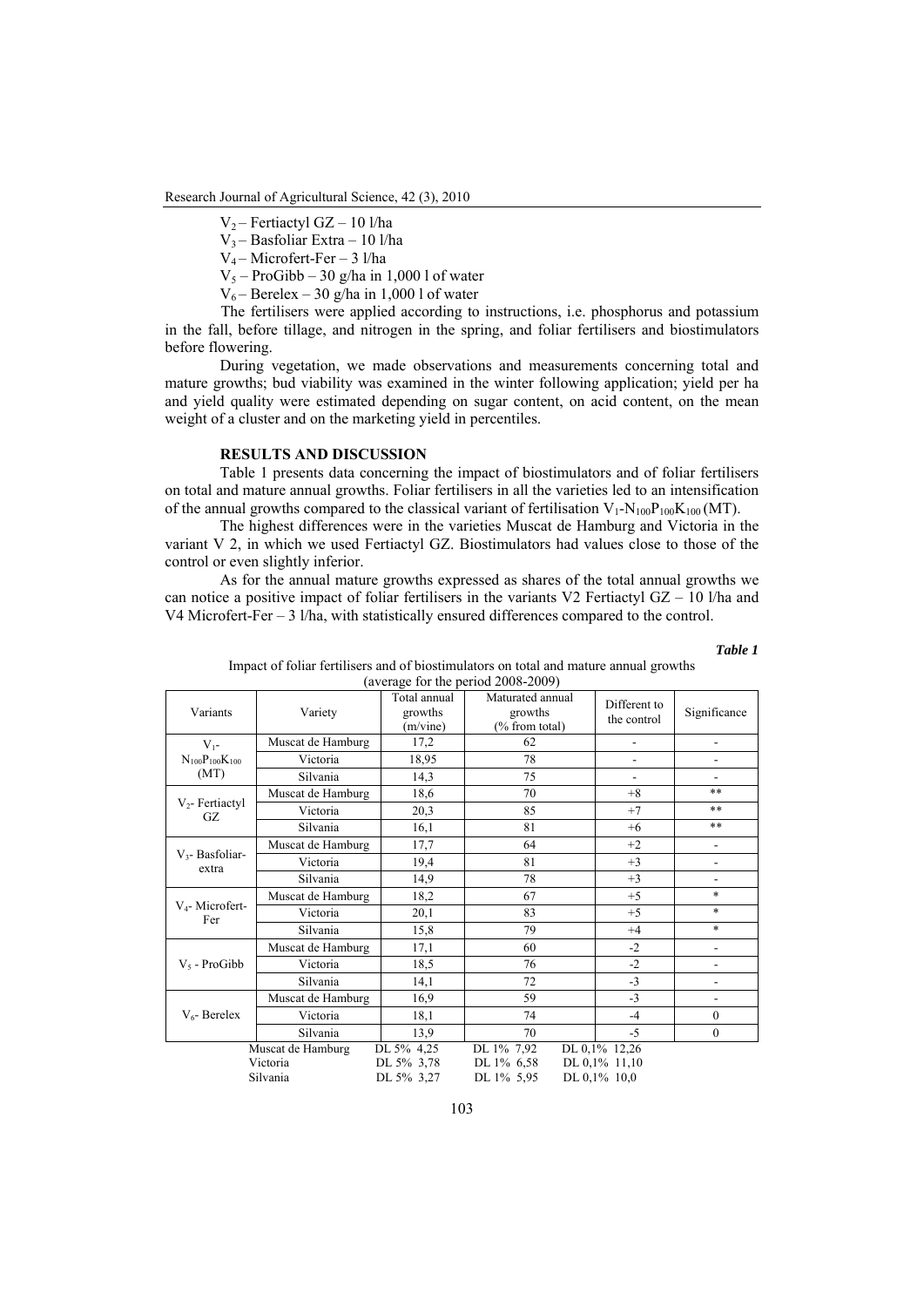Obtaining high shares of matured cords is particularly important in table grapes: since they are very sensitive particularly to frost, in winters with negative temperatures below -18 $\rm{^0C}$ , they can become a problem.

 Biostimulators Pro-Gibb and Berelex recorded slightly inferior shares of annual mature cords compared to the control.

*Table 2* 

| Variants                              | Variety           | Buds viability<br>(% from total) | Different to the<br>control | Significance             |
|---------------------------------------|-------------------|----------------------------------|-----------------------------|--------------------------|
|                                       | Muscat de Hamburg | 60,2                             |                             |                          |
| $V_1 - N_{100}P_{100}K_{100}$<br>(MT) | Victoria          | 73,1                             | ٠                           | ٠                        |
|                                       | Silvania          | 78,6                             |                             |                          |
|                                       | Muscat de Hamburg | 68,5                             | $+8,3$                      | **                       |
| $V_2$ - Fertiactyl                    | Victoria          | 79,2                             | $+6,1$                      | $\ast$                   |
|                                       | Silvania          | 83,1                             | $+4,5$                      | $\ast$                   |
|                                       | Muscat de Hamburg | 64,2                             | $+4,0$                      | $\ast$                   |
| $V_3$ - Basfoliar                     | Victoria          | 76,1                             | $+3,0$                      | $\overline{\phantom{0}}$ |
|                                       | Silvania          | 75,2                             | $-3,4$                      | $\overline{\phantom{0}}$ |
| $V_4$ - Microfert-                    | Muscat de Hamburg | 65,8                             | $+5,6$                      | $\ast$                   |
| Fer                                   | Victoria          | 73,5                             | $+0.4$                      | Ĭ.                       |
|                                       | Silvania          | 79,2                             | $+0,6$                      |                          |
|                                       | Muscat de Hamburg | 57,3                             | $-2,9$                      |                          |
| $V_5$ - ProGibb                       | Victoria          | 68,4                             | $-4,7$                      | $\mathbf{0}$             |
|                                       | Silvania          | 75,2                             | $-3,4$                      | ۰                        |
|                                       | Muscat de Hamburg | 56,2                             | $-4,0$                      |                          |
| $V_6$ - Berelex                       | Victoria          | 69,0                             | $-4,1$                      | $\mathbf{0}$             |
|                                       | Silvania          | 73,5                             | $-5,1$                      | $\mathbf{0}$             |
|                                       | Muscat de Hamburg | DL 1% 7,8<br>DL 5% 4,0           | DL 0,1% 12,1                |                          |
|                                       | Victoria          | DL 5% 3,92<br>DL 1% 6,83         | DL 0,1% 11,02               |                          |
|                                       | Silvania          | DL 5% 3,74<br>DL 1% 6,12         | DL 0,1% 10,83               |                          |

Impact of foliar fertilisers and of biostimulators on bud viability (average of the years 2008-2009)

In table grape varieties, bud resistance to frost is lower compared to wine grape varieties; this is why it is important to know the impact of foliar fertilisers and of biostimulators on bud frost resistance.

The three varieties studied in our research have different resistance to frost: thus, Muscat de Hamburg is a sensitive variety, Victoria is a medium-resistance variety, and Silvania is a more frost-resistant variety. Results from this point of view speak for themselves.

Foliar fertilisers had a positive impact on bud frost resistance due to the intensification of the photo-synthesising capacity that led to the accumulation of large amounts of sugars.

The impact was more obvious in the variety Muscat de Hamburg, a variety with higher sensitivity to frost. Differences compared to the control in this variety are distinctly significant in the variant V2 Fertiactyl GZ, significant in the variants V3 Basfoliar Extra and V4 Microfert-Fer. The variants V5 and V6, in which we used the biostimulators ProGibb and Berelex, resulted in slightly lower results compared to the control, but with no statistical significance.

In the variety Victoria, the differences compared to the control were significant only in the variant V2 Fertiactyl GZ, while in the variants V3 Basfoliar Extra and V4 Microfert-Fer, they were slightly to the control, but with no statistical significance. Biostimulators yielded lower results in this variety, significantly negative.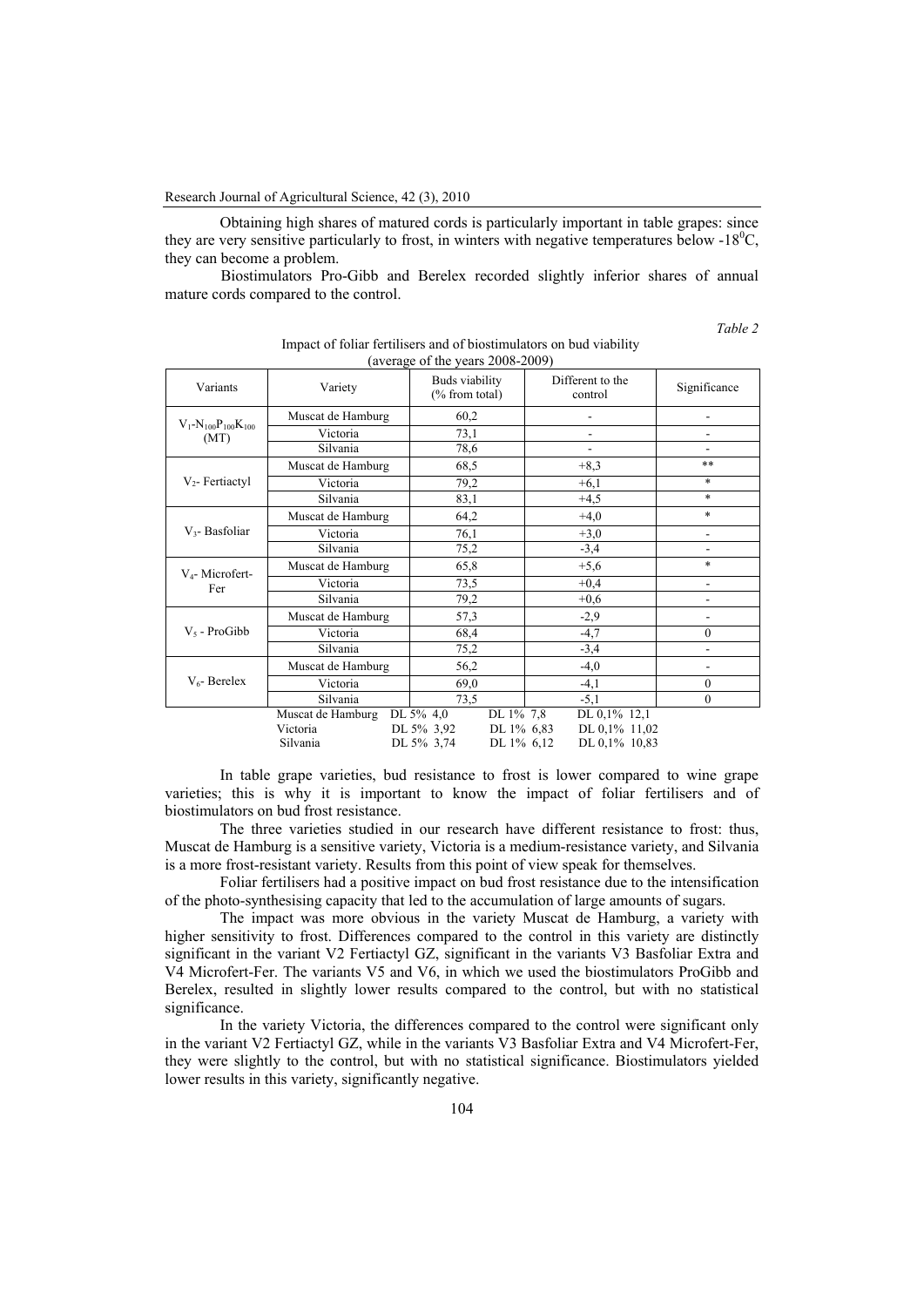In the variety Silvania, the differences between the experimental variants and the control variant were less obvious; foliar fertilisers yielded results superior to those of the control, results statistically covered only in the variant V2 Fertiactyl GZ.

| Impact of foliar fertilisers and of biostimulators on yield (average of the period 2008-2009) |                             |                   |            |              |                |                |
|-----------------------------------------------------------------------------------------------|-----------------------------|-------------------|------------|--------------|----------------|----------------|
| Variants                                                                                      | Variety                     |                   | Production |              | Different to   |                |
|                                                                                               |                             |                   | Kg/vine    | Kg/ha        | the control    | Significance   |
| $V_{1}$ -                                                                                     |                             | Muscat de Hamburg | 2,00       | 9125         | $\blacksquare$ |                |
| $N_{100}P_{100}K_{100}$                                                                       |                             | Victoria          | 2.79       | 12710        |                |                |
| (MT)                                                                                          |                             | Silvania          | 2,47       | 11230        |                |                |
| $V_{2}$ -                                                                                     |                             | Muscat de Hamburg | 2,19       | 9975         | $+850$         | **             |
| Fertiactyl                                                                                    |                             | Victoria          | 2,97       | 13520        | $+810$         | **             |
|                                                                                               |                             | Silvania          | 2,67       | 12175        | $+945$         | $***$          |
|                                                                                               | Muscat de Hamburg           |                   | 2,04       | 9279         | $+154$         |                |
| $V_3$ - Basfoliar                                                                             | Victoria                    |                   | 2,85       | 12985        | $+275$         |                |
|                                                                                               | Silvania                    |                   | 2,58       | 11760        | $+530$         | $\ast$         |
| $V_{4}$ -                                                                                     | Muscat de Hamburg           |                   | 2,11       | 9625         | $+500$         | $\ast$         |
| Microfert-                                                                                    | Victoria                    |                   | 2,89       | 13179        | $+469$         | $\ast$         |
| Fer                                                                                           | Silvania                    |                   | 2,63       | 11980        | $+750$         | $\ast$         |
|                                                                                               | Muscat de Hamburg           |                   | 1,96       | 8930         | $-195$         | $\blacksquare$ |
| $V_5$ - ProGibb                                                                               | Victoria                    |                   | 2.75       | 12530        | $-180$         |                |
|                                                                                               | Silvania                    |                   | 2,41       | 10995        | $-235$         | ۰              |
| $V_{6}$ - Berelex                                                                             | Muscat de Hamburg           |                   | 1,95       | 8885         | $-240$         |                |
|                                                                                               | Victoria                    |                   | 2,74       | 12475        | $-235$         |                |
|                                                                                               | Silvania                    |                   | 2,42       | 11015        | $-215$         | ٠              |
|                                                                                               | Muscat de Hamburg DL 5% 375 |                   | DL 1% 623  | DL 0,1% 1173 |                |                |
|                                                                                               | Victoria                    | DL 5% 368         | DL 1% 597  | DL 0.1% 1072 |                |                |
|                                                                                               | Silvania                    | DL 5% 432         | DL 1% 751  | DL 0.1% 1283 |                |                |

 $\epsilon$  of foliar fertilisers and of biostimulators on yield (average of the period 2008-2008)

*Table 3* 

Grape yields per plant and per ha were also influenced by foliar fertilisers and biostimulators.

 The variants V2, V3, and V4 in which we used foliar fertilisers yielded results superior to those of the control, most of which were statistically covered.

 The highest values were recorded in all the varieties in the variety V2 Fertiactyl GZ, which yielded increases in yield between 810 Kg/ha in the variety Victoria and 945 Kg/ha in the variety Silvania.

In the variant V2 Fertiactyl GZ, all the differences are distinctly significant compared to the control variant. In the variant V4 Microfert-Fer, the differences compared to the control variant were superior, statistically significant. The fertiliser Basfoliar extra recorded, compared to the control, higher yield differences which, except for the variety Silvania, are not statistically ensured.

The variants treated with biostimulators yielded, compared to the control variant, slightly lower yields, without statistical significance.

In table grape varieties, beside quantity, quality and commercial aspect are other main criteria in determining the purchasing decision of the consumers.

In table grape varieties, beside classical quality elements, sugar and acid contents are particularly important, as well as mean weight of a grape cluster and marketable weight expressed as percentile of the total yield.

Foliar fertilisers yielded, compared to the control, small positive differences from the point of view of the sugar and acid contents. In exchange, results are more obvious from the point of view of the mean weight of a cluster and of the marketable yield.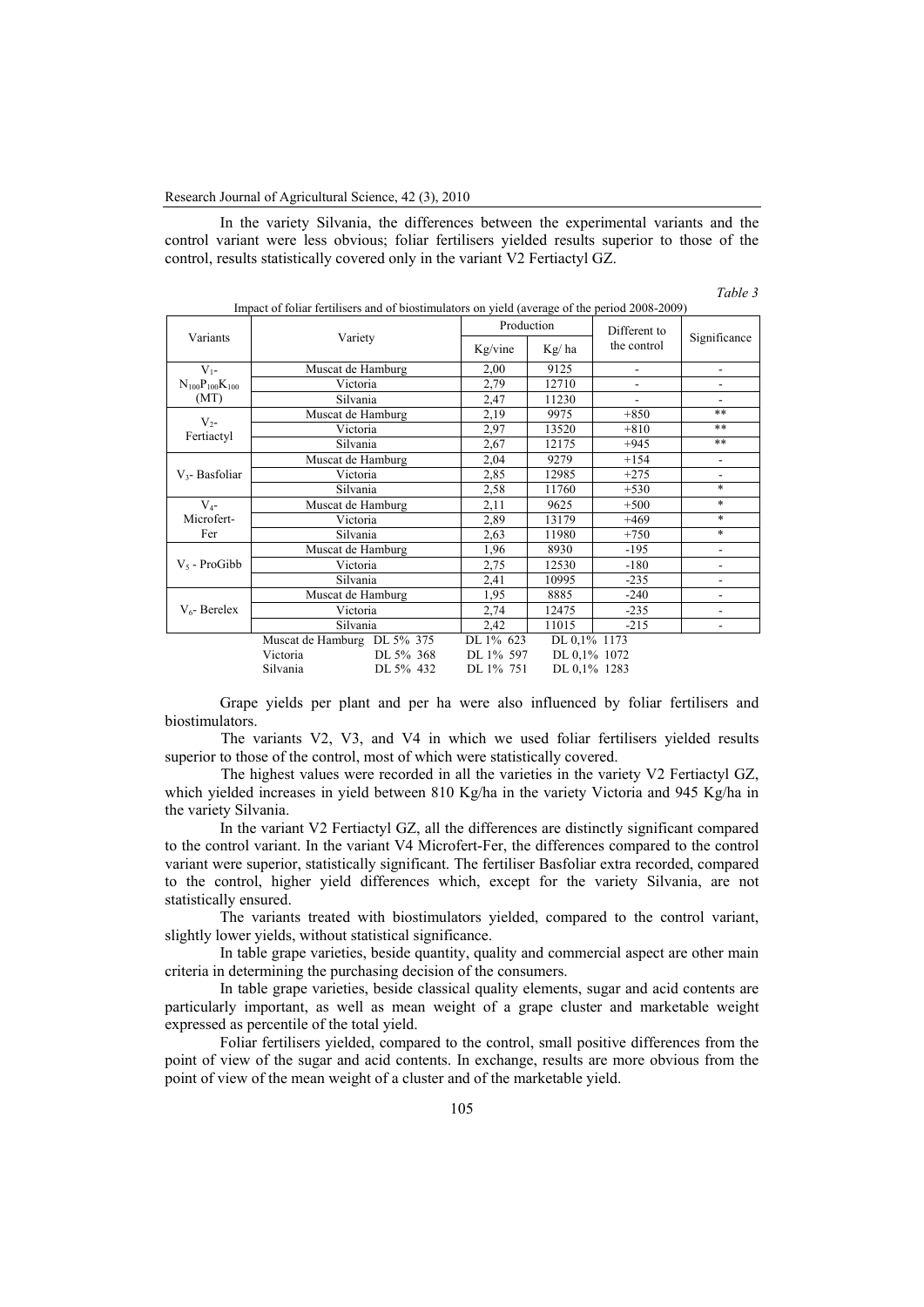## *Table 4*

| $1000 - 7$                                                          |                   |                 |                 |              |                      |  |
|---------------------------------------------------------------------|-------------------|-----------------|-----------------|--------------|----------------------|--|
| Impact of foliar fertilisers and of biostimulators on yield quality |                   |                 |                 |              |                      |  |
| Variants                                                            |                   | Sugar           | Acidity         | Mean bunch   | Commodity production |  |
|                                                                     | Variety           | content $(g/l)$ | $(g/l H_2SO_4)$ | weight $(g)$ | $(\%$ from total)    |  |
| $V_{1}$ -                                                           | Muscat de Hamburg | 175             | 4,3             | 280          | 70                   |  |
| $N_{100}P_{100}K_{100}$                                             | Victoria          | 150             | 3,6             | 420          | 80                   |  |
| (MT)                                                                | Silvania          | 170             | 4,5             | 185          | 73                   |  |
|                                                                     | Muscat de Hamburg | 179             | 4,1             | 298          | 81                   |  |
| $V_2$ - Fertiactyl                                                  | Victoria          | 152             | 3,5             | 450          | 88                   |  |
|                                                                     | Silvania          | 172             | 4,3             | 193          | 85                   |  |
|                                                                     | Muscat de Hamburg | 175             | 4,3             | 282          | 75                   |  |
| $V3$ - Basfoliar                                                    | Victoria          | 150             | 3,6             | 438          | 83                   |  |
|                                                                     | Silvania          | 170             | 4,5             | 190          | 81                   |  |
| $V_{4}$ -                                                           | Muscat de Hamburg | 176             | 4,2             | 290          | 76                   |  |
| Microfert-Fer                                                       | Victoria          | 153             | 3,5             | 440          | 82                   |  |
|                                                                     | Silvania          | 176             | 4,2             | 192          | 80                   |  |
| $V_5$ - ProGibb                                                     | Muscat de Hamburg | 175             | 4,3             | 289          | 75                   |  |
|                                                                     | Victoria          | 149             | 3,9             | 439          | 81                   |  |
|                                                                     | Silvania          | 168             | 4,6             | 191          | 80                   |  |
| $V_6$ - Berelex                                                     | Muscat de Hamburg | 176             | 4,2             | 290          | 74                   |  |
|                                                                     | Victoria          | 149             | 3,9             | 440          | 83                   |  |
|                                                                     | Silvania          | 167             | 4,6             | 190          | 82                   |  |

 In the variety Muscat de Hamburg, all the variants yielded superior results compared to the control variant from the point of view of the mean weight of a grape cluster. The best behaviour was in the variant V2 Fertiactyl GZ which yielded a surplus of 19 g compared to the control, followed by the variants V4 Microfert-Fer and V6 Berelex.

 In the varieties Victoria and Silvania, results concerning the mean weight of a cluster yielded almost the same results as the variety Muscat de Hamburg.

 As for the marketable yield, all the experimental variants yielded superior yields compared to the control variant.

#### **CONCLUSIONS**

Foliar fertilisers and biostimulators applied at much smaller rates compared to classical fertilisers can be temporarily alternative variants to classical fertilisation which limits the amount of fertilisers introduced into the ecosystem.

As for mature growths and wintering resistance, foliar fertilisers yielded superior results compared to both the control variant and to biostimulator-treated variants.

Commercial aspect of table grapes is much improved through the use of foliar fertilisers and of biostimulators which means more chances to valorise the grapes as quick as possible.

## **Acknowledgements**

The researches which formed the basis of obtaining these results were funded by CNCSIS Bucharest project: Development of some models of advanced viticultural technologies in accordance with the pedoclimatic conditions, the varietal assortments and sustainable viticulture principles, PNII-IDEI, code 1128, No. 355/01.10.2007, Project Manager: Prof. dr. Dobrei Alin.

## **BIBLIOGRAPHY**

1. DOBREI A., ROTARU L., MORELLI S., Ampelografie, Ed. Solness, Timişoara, 2008

2. DOBREI A., MĂLĂESCU MIHAELA, DĂRĂBUŞ RODICA, ŞULEA DIANA, GHIŢĂ ALINA, The influence of biostimulators on table grape varieties, Cercetări ştiinţifice, seria a VIII-a,